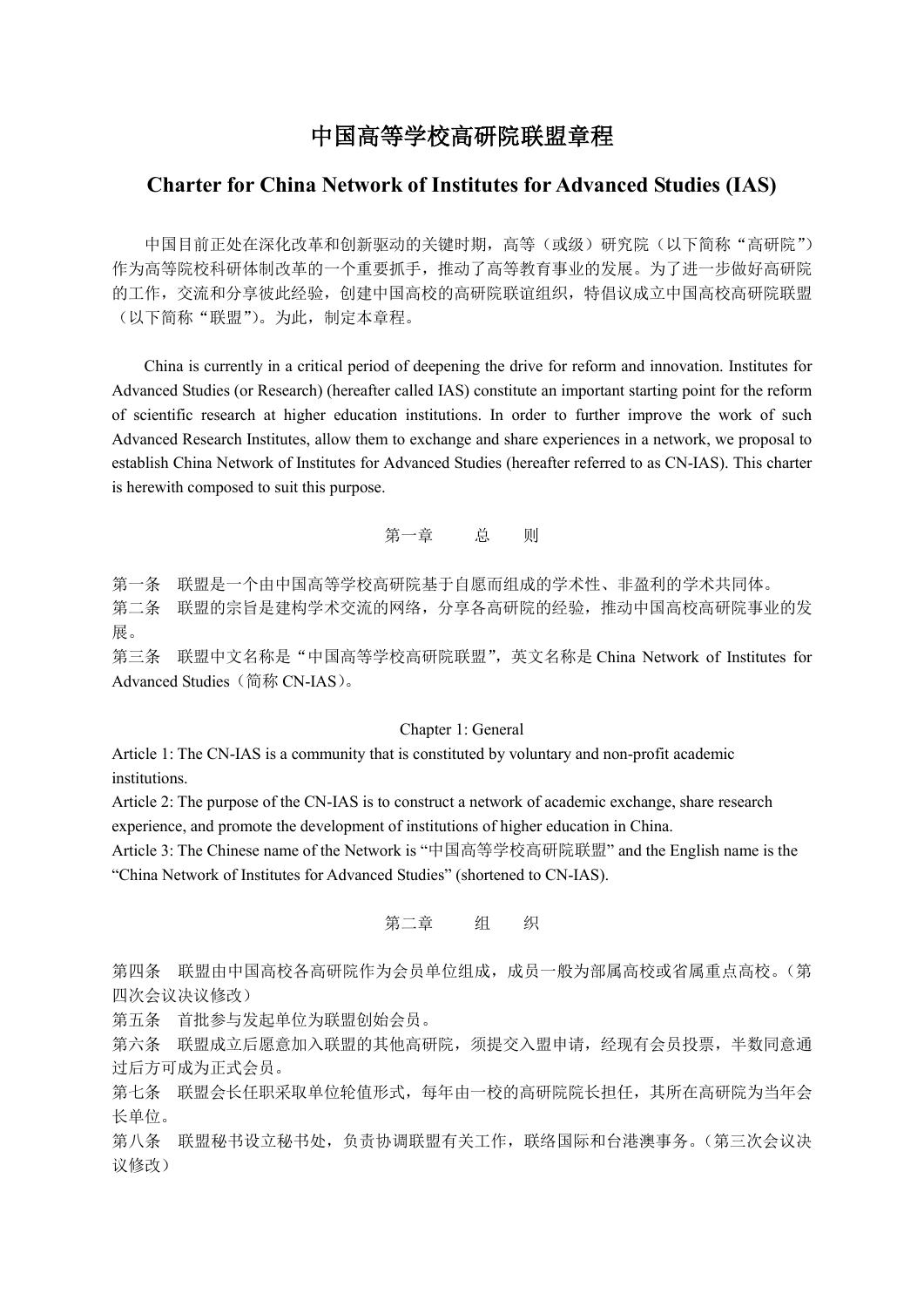第九条 联盟施行联络员制度,各成员单位指派专人担任联络员,协助联络组织工作。(第四次会 议决议修改)

## Chapter II: Organization

Article 4: The CN-IAS is made up of the high-level institutes of top Chinese universities affiliated to the Ministry of Education or leading provincial universities (Revised during the fourth plenary meeting in 2018).

Article 5: The first group of participating organizations shall be known as the founding members of the CN-IAS.

Article 6: Other IASs that are willing to join the Network must submit a membership application. After the existing members vote, half of them must been in agreement for the new members to join.

Article 7: The position of the Network's president shall rotate annually. Every year the Director of the steering IAS for the year shall hold the post of President for the CN-IAS.

Article 8: A Secretariat shall be established to coordinate all of the Network's relevant work and serve as a liaison for international groups as well as those in the regions of Taiwan, Hong Kong, and Macao. (Revised during the third meeting)

Article 9: The Network shall implement a system in which each associated IAS assigns a person to act as a liaison and assist the word of the Secretariat of the CN-IAS. (Revised during the fourth meeting)

## 第三章 职 能

第十条 联盟轮值会长单位,每年组织一次"高研院院长联席会议",交流各自经验,共商发展大 计,研讨相关工作。

第十一条 联盟根据情况,在一些会员单位组织相关专题学术或工作会议,由各会员单位派员参加。 第十二条 建立双边或多边的交流计划,采取形式多样的方式,加强各会员单位之间、各单位学者 之间的学术交流。

第十三条 与国际上的相关组织保持联系,并参与国际上高研院的相关会议和活动。

## Article III: Roles

Article 10: The rotating president of the Network shall organize the annual "IAS Directors' Meeting" in order to exchange experiences, share development plans, and discuss related work.

Article 11: The CN-IAS shall organize relevant specialized workshop or conferences according to academic or social circumstances and dispatch members to participate.

Article 12: The Network shall establish bilateral or multilateral exchange programs and adopt various measures to strengthen academic exchanges between scholars of member IASs.

Article 13: The Network shall keep in touch with relevant international organizations and participate in the meetings and activities of the international organizations for advanced studies.

## 第四章 学术活动

第十四条 建立联盟学术信息共享机制,各会员单位的主页设立其他高研院主页的链接,刊发兄弟 会员单位的学术活动信息。条件成熟时,设立联盟主页。每年对外发布各高研院的年度工作情况。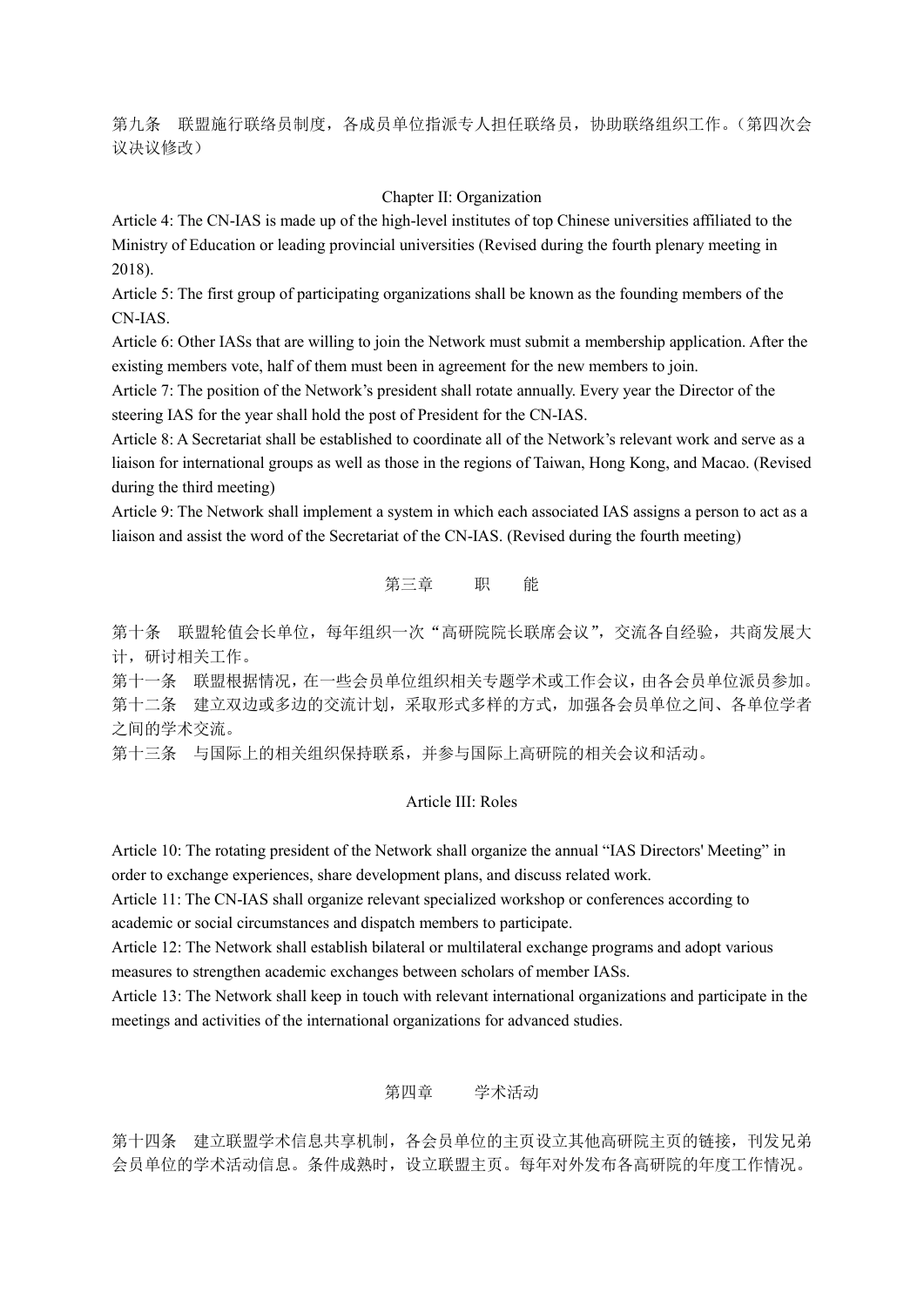各会员单位间每年交换各自的院刊、论文集、学者著作等出版物。

第十五条 建构联盟学术合作通道,各会员单位组织的专题学术会议,可邀请其他会员单位参加, 或设立合作研究课题,组织跨校的跨学科研究团队,努力形成合作共赢局面。

第十六条 开展高研院巡回演讲活动,每年在"年度高研院院长联席会议"上,选出一至两个会员 单位,各选派一位"联盟年度交流大使",巡回在各会员单位做一次主题演讲,并与这些单位的学 者做学术交流。

第十七条 协调国际化学术交流,各成员单位及时通报所邀国外著名学者来华活动情况,其他成员 单位可积极参与邀请,开展巡回交流访问,最大限度地共享这些引智资源。

第十八条 设立互派访问学者计划,成员单位可根据情况签订互访学者协议,接纳对方访问学者, 并向对方派出访问学者。

第十九条 探索其他合作模式,发展不同形式的合作项目,共同举办学术会议,组织高研院片区活 动,联合出版学术著作,共同申报国际和国内的重大课题等。

#### Chapter IV: Academic Activities

Article 14: The Network shall establish a networking platform for sharing academic information. The homepage of each member institute shall establish a link to the homepage of other members and publish information of the academic activities of its fellow members. When the conditions are appropriate, the CN-IAS's own homepage shall be set up. The work of the CN-IAS and all members shall be released annually. Each member shall exchange its own annual book, proceedings, and other such publications by their scholars every year.

Article 15: The CN-IAS shall establish a channel for academic cooperation. Each member may organize specialized academic conferences, invite faculty of other members to participate, or set up research projects and organize interdisciplinary research teams across schools. All members are strongly encouraged to diligently construct mutually beneficial work scenarios.

Article 16: The CN-IAS shall launch touring academic activities among the members. Every year during the annual directors' meeting, one or two institutes shall be selected and one "CN-IAS Annual Exchange Ambassador" shall be sent from each selected institute to lecture at the other member institutes. In touring the member units, a keynote speech shall be delivered and there shall be academic exchanges between the visiting "Ambassador" and scholars of the host institutes.

Article 17: When coordinating international exchanges, all member units shall promptly provide notice when notable foreign scholars visit. Other member unites may actively participate in these invited activities, conduct joint tours, and maximize the benefit of exchange of these intellectual resources. Article 18: The Network shall establish a "CN-IAS Visiting Scholar Program". Members may sign an agreement promising mutual visits, accepting visiting scholars, and sending scholars to other institutes. Article 19: The CN-IAS shall explore models for cooperation, develop different cooperation projects, jointly host academic conferences, organize various local activities to be joined by other members, jointly publish academic works, and jointly apply for major international and domestic research projects.

## 本章程由每年举行的高研院联席会议负责解释和修改。

This charter shall be explicated and revised during the annual meeting of CN-IAS.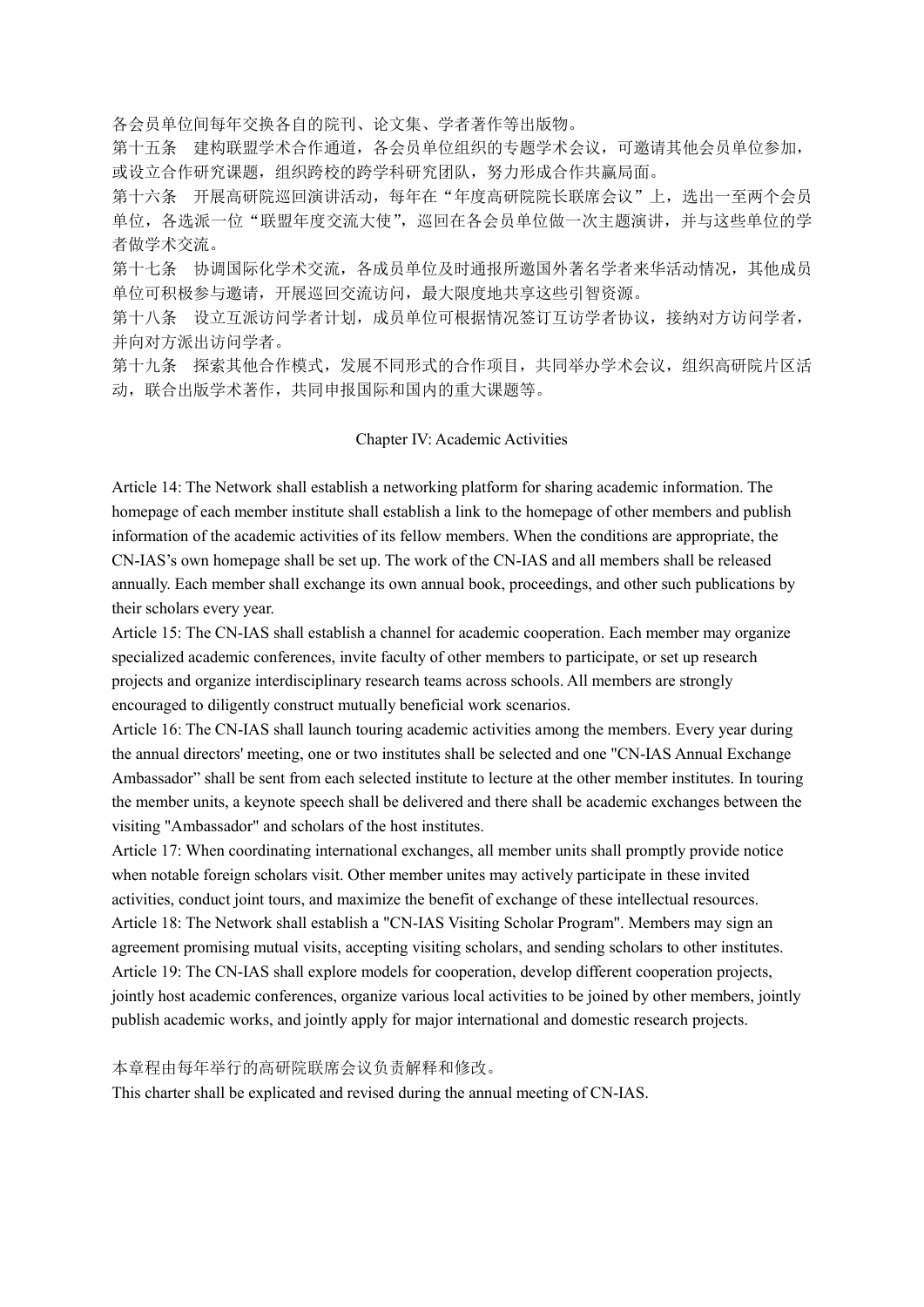联盟成员单位:(共15家,以加入先后及首字拼音排序)

- 1、北京大学高等人文研究院
- 2、北京航空航天大学人文与社会科学高等研究院
- 3、重庆大学人文社会科学高等研究院
- 4、复旦大学社会科学高等研究院
- 5、华东师范大学思勉人文高等研究院
- 6、华中师范大学人文社会科学高等研究院 7、南京大学人文社会科学高级研究院
- 8、清华大学人文与社会科学高等研究所

————————————————————

————————————————————

—————————————————————————

- 9、上海交通大学人文艺术研究院
- 10、武汉大学人文社会科学研究院
- 11、中山大学人文高等研究院

12、北京大学人文社会科学研究院 (2016 年 10 月,第二届联盟会议通过)

13、浙江大学人文高等研究院 (2016 年 10 月,第二届联盟会议通过)

14、陕西师范大学人文社会科学高等研究院 (2017 年 11 月,第三届联盟会议通过)

15、河南大学高等人文研究院(2018 年 12 月,第四届联盟会议提议,函议表决通过)

中国高校高研院联盟 2018 年 12 月

The Network's Member Unites (15 in total organized from first to last in alphabetical order by *pinyin*)

1. Beijing University Institute of Advanced Humanities

- 2. Institute of Advanced Studies in Humanities and Social Sciences, Beihang University
- 3. Institute of Humanities and Social Sciences, Chongqing University
- 4. Institute of Advanced Studies in Social Sciences, Fudan University
- 5. Institute of Advanced Studies in Humanities, East China Normal University
- 6. Institute of Humanities and Social Sciences, Central China Normal University
- 7. Institute of Humanities and Social Sciences, Nanjing University
- 8. Institute of Advanced Studies in Humanities and Social Sciences, Qinghua University
- 9. Shanghai Jiaotong University Institute of Humanities and Art
- 10. Wuhan University Humanities and Social Sciences Research Institute
- 11. Institute of Humanities, Sun Yat-Sen University ————————————————————

————————————————————

12. Peking University Institute of Humanities and Social Sciences (October 2016, the Network's second meeting)

13. Institute of Humanities and Higher Studies, Zhejiang University (October 2016, the Network's second meeting)

14. Institute of Advanced Studies in Humanities and Social Sciences, Shaanxi Normal University